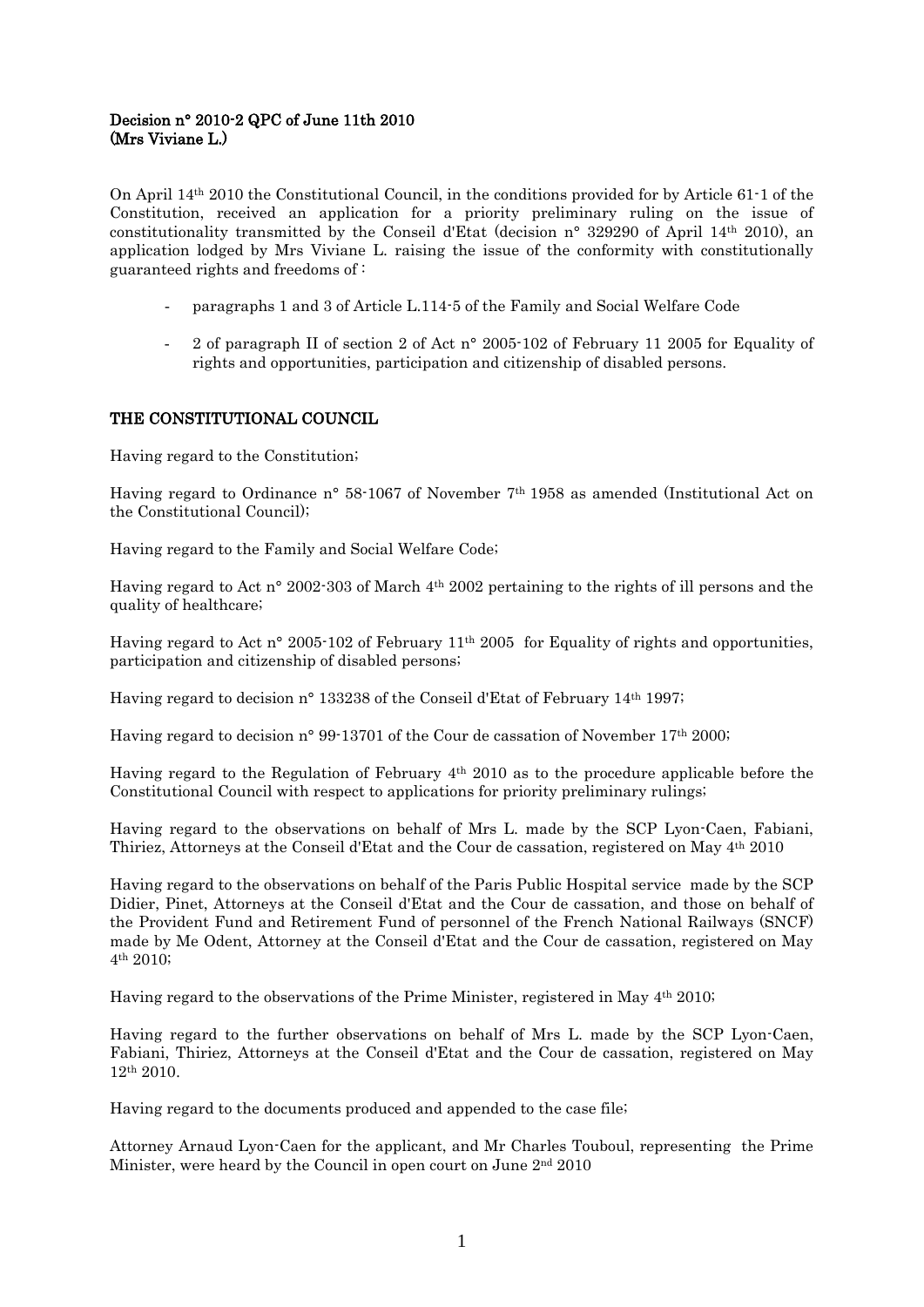Having heard the Rapporteur;

### ON THE FOLLOWING GROUNDS

1. Paragraph I of section 1 of the Act of March 4th 2002 referred to above provides:

" No-one shall claim he has sustained injury due solely to the fact of being born.

A person born with a disability caused by medical negligence may obtain relief for the injury sustained when the negligent act has directly caused the disability or has worsened the same or has not made it possible to take steps likely to attenuate said disability.

When the liability of a healthcare professional or a healthcare establishment is incurred towards the parents of a child born with a disability which was not detected during pregnancy due to manifest negligence, the parents may claim compensation solely for the injury they have sustained. This injury shall not include the particular expenditure incurred throughout the child's lifetime due to such a disability. Compensation for the latter is a matter for national solidarity.

The provisions of this paragraph I shall be applicable to proceedings currently underway except for those where there has been an irrevocable ruling on the principle of compensation".

2. The first three sub-paragraphs of paragraph I of section 1 of the Act of March  $4<sup>th</sup> 2002$ referred to above were codified into Article L.114-5 of the Family and Social Welfare Code by 1 of paragraph II of section 2 of the Act of February 11th 2005 referred to above. 2 of this same paragraph II has taken the final sub-paragraph of paragraph I and adapted the wording thereof.

### WITH RESPECT TO PARAGRAPH 1 OF ARTICLE 114-5 OF THE FAMILY AND SOCIAL WELFARE CODE

3. The party making the application argues that forbidding a child from claiming relief for the injury sustained due to his being born would infringe the principle that since no-one has the right to cause injury to another, a person causing injury is under a duty to compensate for the same. This prohibition, which deprives a child born with a disability due to an error committed when carrying out a prenatal diagnosis of the right to claim compensation, whereas this same right may be exercised by a child whose disability was directly caused by medical negligence, leads to a difference in treatment which runs counter to the Constitution.

4. Article 34 of the Constitution proclaims : " Statutes shall determine the basic principles .. of systems of ownership, property rights and civil and commercial obligations". Parliament is at all times at liberty, when acting within the limits of the powers vested in it, to pass new provisions as and when it sees fit and to modify or repeal previous statutes by replacing them, if need be, by other provisions, so long as when exercising this power it does not deprive of statutory guarantees requirements of a constitutional nature. Article 61-1 of the Constitution, like Article 61, does not vest the Constitutional Council with any general power of appraisal and decisionmaking similar to that vested in Parliament. This Article merely vests the Council with jurisdiction to rule on the conformity of a statutory provision with rights and freedoms guaranteed by the Constitution.

5. Article 6 of the Declaration of the Rights of Man and the Citizen of 1789 proclaims that the law "shall be the same for all, whether it protects or punishes". The principle of equality does not preclude Parliament from treating different situations in different ways, nor from departing from the principle of equality for reasons of general interest provided that, in each case, the resulting different treatment is directly connected with the purpose sought to be achieved by the statute which introduces said different treatment.

6. Firstly, under the terms of the first two paragraphs of Article L.114-5 of the Family and Social Welfare Code, nothing precludes a child from claiming compensation from healthcare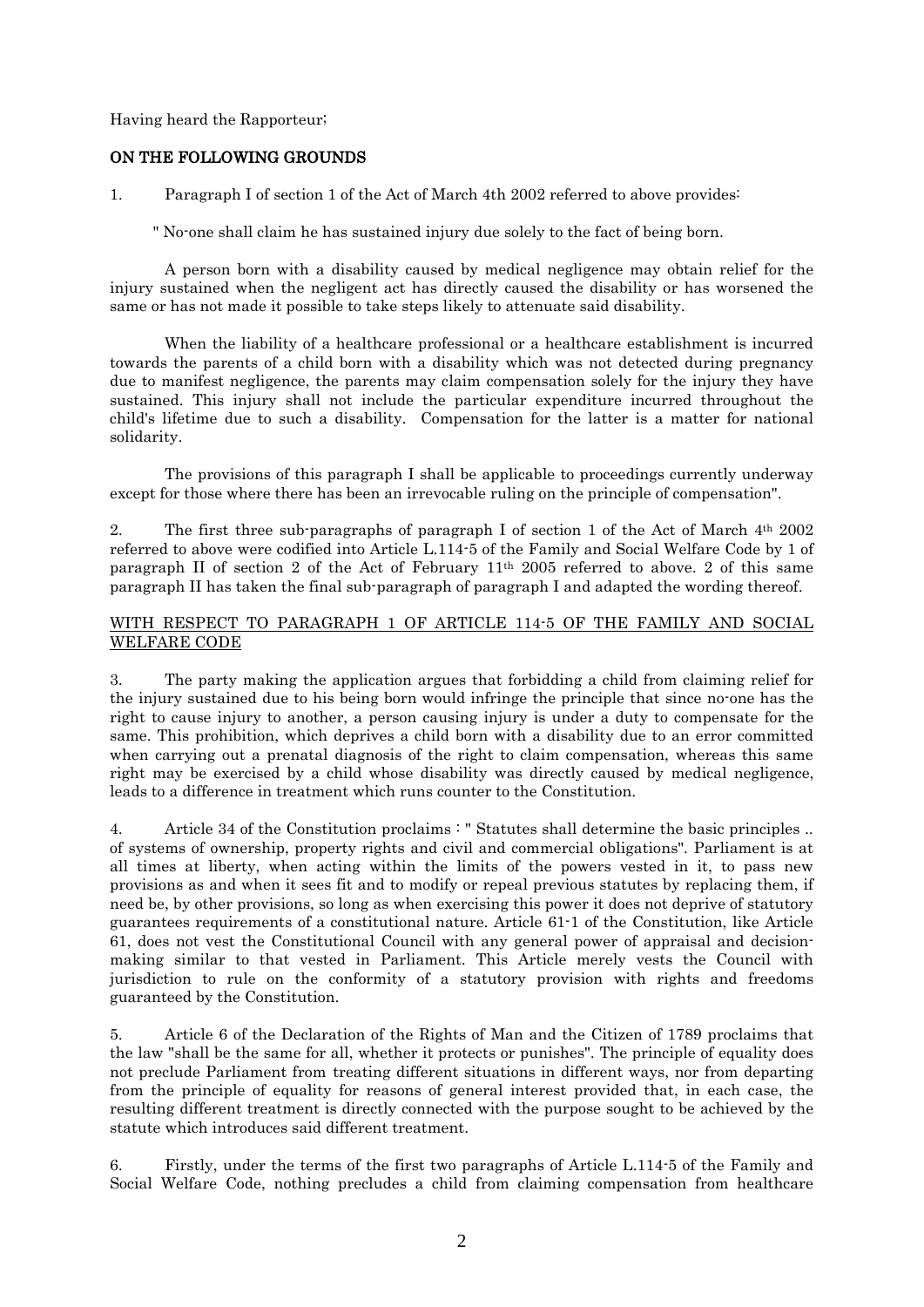professionals and healthcare establishments when the negligence claimed has solely prevented the mother, with full knowledge of the facts, from exercising her right to terminate the pregnancy. Healthcare professionals and healthcare establishments remain liable for the consequences of their negligence in all other cases. Thus paragraph 1 of Article L.114-5 does not exonerate healthcare professionals and healthcare establishments from all liability.

7. Secondly, after the decision of the Cour de cassation on November  $17<sup>th</sup> 2000$  referred to above, Parliament felt that, when the negligence of a healthcare professional or a healthcare establishment has solely prevented the mother, with full knowledge of the facts, from exercising her right to terminate the pregnancy, the child has no rightful interest to claim compensation for the consequences of such negligence. When laying down such a principle, Parliament merely exercised the powers which the Constitution recognizes as being vested in it without adversely affecting the principle of liability or the right of redress before a court of law.

8. Thirdly, the challenged provisions impede the right of a child born with a disability to claim compensation solely in the case when the alleged negligence is not at the origin of the disability. The difference in treatment thus introduced does not fail to comply with the principle of equality.

9. The arguments raised as regards paragraph 1 of Article L.114-5 of the Family and Social Welfare Code should thus be dismissed.

## WITH RESPECT TO PARAGRAPH 3 OF ARTICLE l14-5 OF THE FAMILY AND SOCIAL WELFARE CODE

10. The party making the application argues that the requirement of manifest negligence on the part of healthcare professionals and healthcare establishments for the latter to incur liability towards the parties of a child born with a disability undetected during pregnancy, and the impossibility for the parents of such a child to claim compensation for the injury corresponding to the specific expenditure incurred by said disability throughout the lifetime of the child, infringes the principle of liability and that of " full relief for injury" and as such infringes the principle of equality.

11. Article 4 of the Declaration of 1789 proclaims : "Liberty consists in the freedom to do everything which does not injure others". From these provisions derives the principle that any person who causes injury to another is under a duty to compensate for such injury. The possibility of bringing proceedings based on such liability implements this constitutional requirement. However, this does not preclude Parliament, in the general interest, from deciding the circumstances in which such liability may be incurred. It may therefore, on such grounds, accompany this principle by exceptions or limitations on condition that this does not have any disproportionate adverse effect on the rights of injured parties or on the right to effective redress before a court of law which derives from Article 16 of the Declaration.

As regards the requirement of manifest negligence

12. When requiring that there be manifest negligence in order for the liability of a healthcare professional or a healthcare establishment to be incurred towards the parents of a child born with a disability which was not detected during pregnancy, Parliament intended to take into consideration the difficulties inherent in making prenatal diagnoses in view of the state of medical knowledge and techniques available at the time of such diagnoses. To this end, it has excluded recourse to mere presumptions or deductions as a basis for a claim. The concept of 'manifest negligence' is not the same thing as "recklessness". Thus, in view of the purpose it is sought to achieve, the narrowing of the requirements which must be met for the incurring of liability by healthcare professionals and healthcare establishments is not disproportionate.

- As regards the exclusion of certain types of injury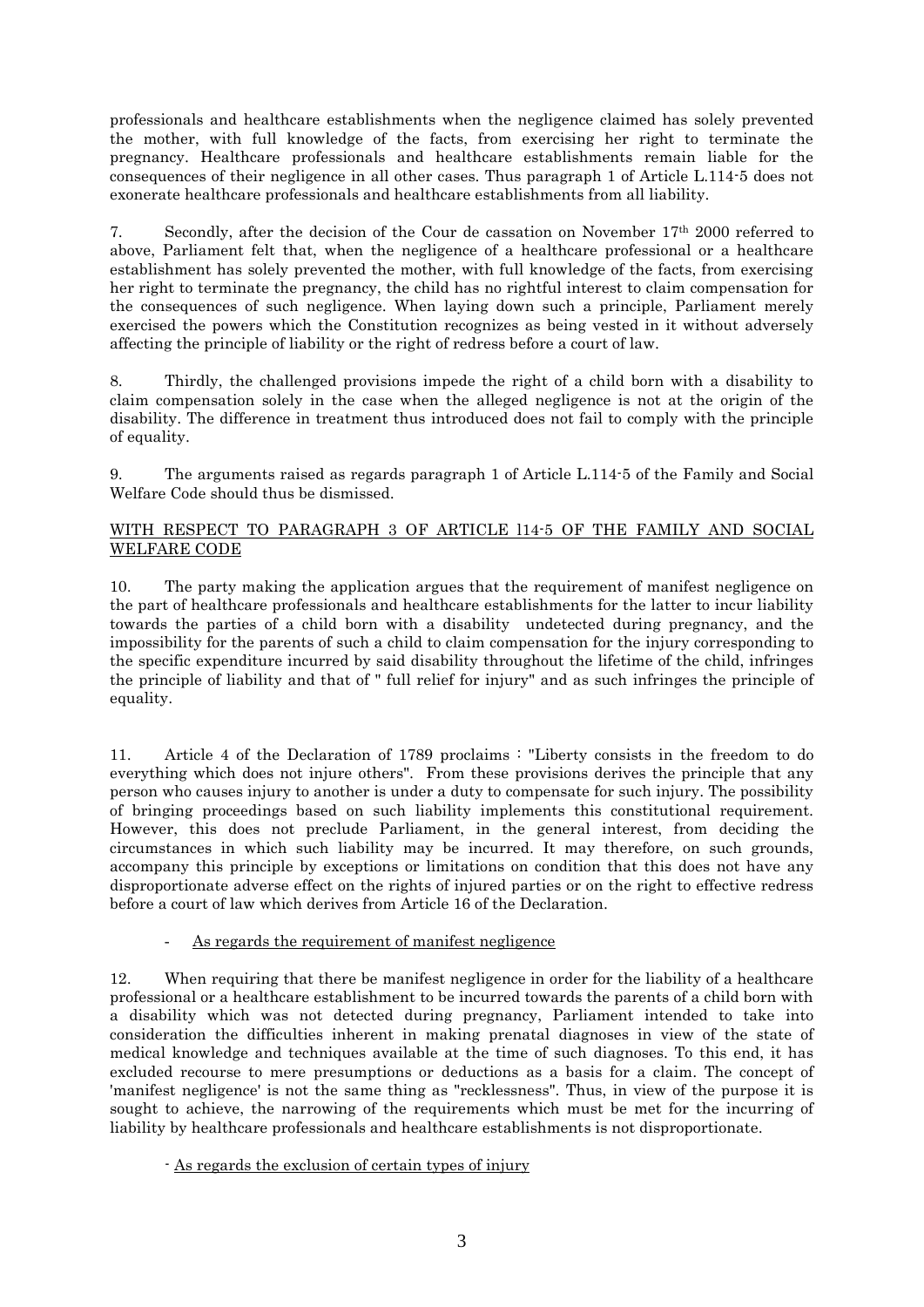13. Firstly, healthcare professionals and healthcare establishments are still required to compensate for injury other than that including the specific expenditure incurred throughout the lifetime of a child as a result of the disability from which he suffers. Paragraph 3 of Article L.114-5 of the Family and Social Welfare Code does not exonerate healthcare professionals and healthcare establishments from all liability .

14. Secondly, Parliamentary debate on the Act of March 4<sup>th</sup> 2002 referred to above shows that the challenged provisions are designed to ensure the assuming of expenditure for all persons suffering from a disability by a system which does not introduce any distinction based on the technical conditions in which the disability may be detected before birth, nor on the choice which the mother might have made subsequent to such a diagnosis. By thus deciding that the specific expenditure incurred throughout the lifetime of child due to his disability cannot constitute injury giving rise to compensation when the negligence claimed is not at the origin of the disability, Parliament took into account ethnic and social considerations which are the preserve of its power of appraisal.

15. The challenged provisions are designed to respond to the difficulties encountered by healthcare professionals and healthcare establishments when taking out insurance in economically acceptable conditions in view of the amount of damages which may be awarded to compensate fully for any disability which might arise. Parliament also took into account the consequences for the cost of health insurance of the changing nature of medical liability. These provisions are thus intended to guarantee the financial equilibrium and the good organization of the healthcare system.

16. Thirdly, parents may obtain compensation, throughout the lifetime of the child involved, for specific expenditure incurred by a disability when this disability has been directly caused or aggravated by negligence or when such negligence has prevented the taking of measures likely to alleviate this disability. They cannot however obtain such compensation when the disability has not been detected before birth due to an error in diagnosis. The difference between the systems of compensation thus corresponds to a difference arising from the origin of the disability.

17. Fourthly, paragraph 3 of Article L.114-5 of the Family and Social Welfare Code provides that compensation for expenditure occurred throughout a child's lifetime due to his disability is a matter for national solidarity. To this end, when passing the Act of February  $11<sup>th</sup> 2005$  referred to above, Parliament intended to ensure the effectiveness of the right to compensation for the consequences of a disability irrespective of the origin thereof. It therefore introduced the additional disability allowance which completes the normal social welfare system, composed of flat rate benefits, by a system of compensation tailored to the needs of the disabled person.

18. In these conditions, the limitation of injury giving rise to compensation decided by Parliament is not of a disproportionate nature in view of the purpose it is sought to achieve. It does not run counter to the principle of liability, nor that of equality, nor any other right or freedom which the Constitution guarantees.

## WITH RESPECT TO 2 OF PARAGRAPH II OF SECTION 2 OF THE ACT OF FEBRUARY 11<sup>TH</sup> 2005 REFERRED TO ABOVE

19. Under 2 of paragraph II of section 2 of the Act of February 11th 2005 referred to above " The provisions of Article L.114-5 of the Family and Social Welfare code as worded pursuant to 1 of this paragraph II shall be applicable to proceedings underway on the date of the coming into effect of Act n° 2002-303 of March 4<sup>th</sup> 2002 referred to above, except for those where there has been an irrevocable ruling on the principle of compensation".

20. The party making the application contends that the immediate application of these provisions "to proceedings currently underway and consequently to the accrual of causes of action prior to its coming into effect" adversely affects legal certainty and the separation of powers.